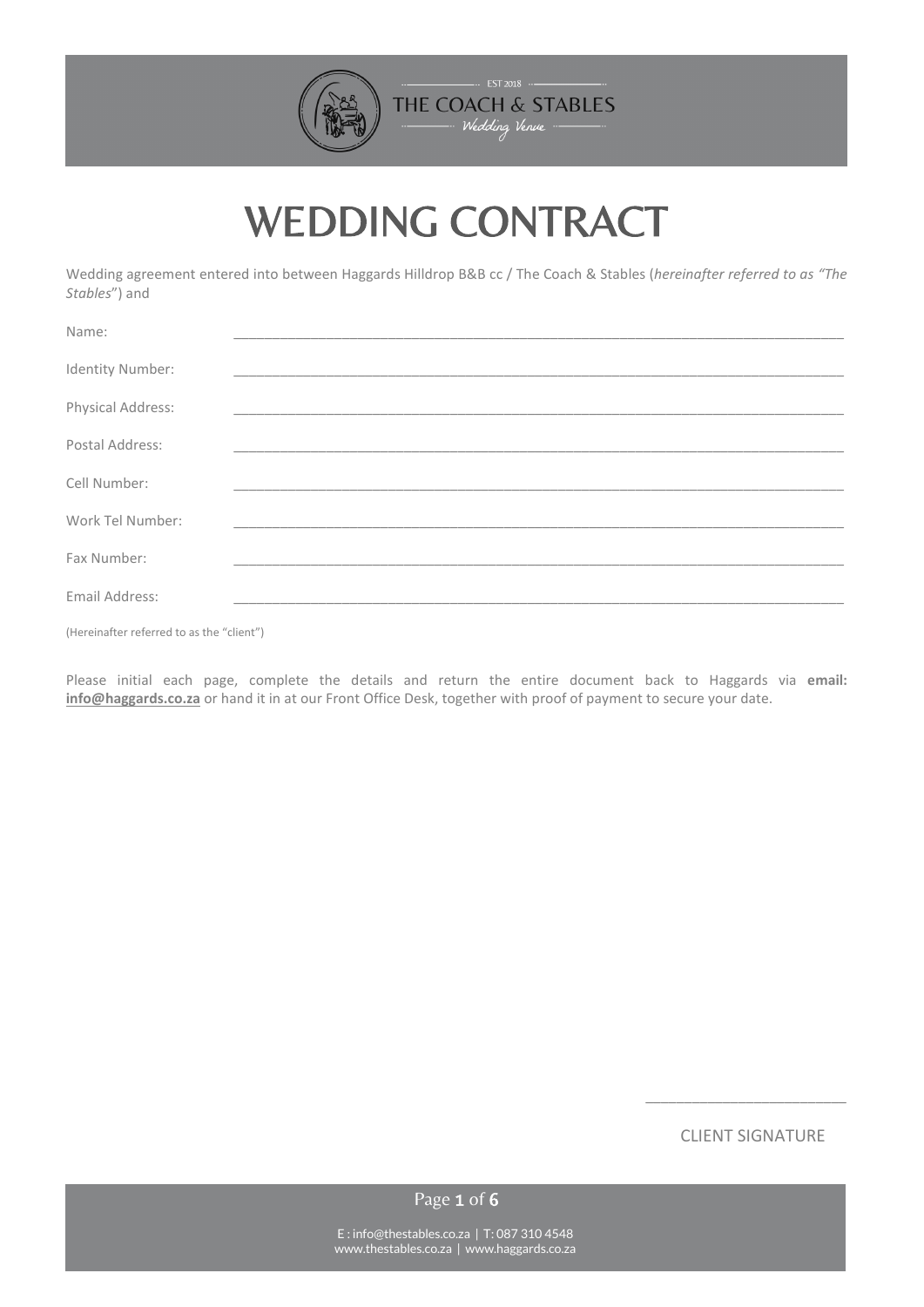

# Important information regarding the wedding

| <b>BRIDE</b>                             |                                                                  |  |  |
|------------------------------------------|------------------------------------------------------------------|--|--|
| Name:                                    |                                                                  |  |  |
| Identity Number:                         | <u> 1989 - Johann John Stone, Amerikaansk politiker (* 1908)</u> |  |  |
| <b>Contact Numbers:</b>                  |                                                                  |  |  |
| <b>GROOM</b>                             |                                                                  |  |  |
| Name:                                    |                                                                  |  |  |
| Identity Number:                         |                                                                  |  |  |
| <b>Contact Numbers:</b>                  | <u> 1989 - Johann Stoff, amerikansk politiker (d. 1989)</u>      |  |  |
| Wedding Date:                            | <u> 1989 - Johann Stoff, amerikansk politiker (d. 1989)</u>      |  |  |
| Venue Package Price:                     |                                                                  |  |  |
| Notes or any further detail agreed upon: |                                                                  |  |  |
|                                          |                                                                  |  |  |
|                                          |                                                                  |  |  |

**CLIENT SIGNATURE** 

Page 2 of 6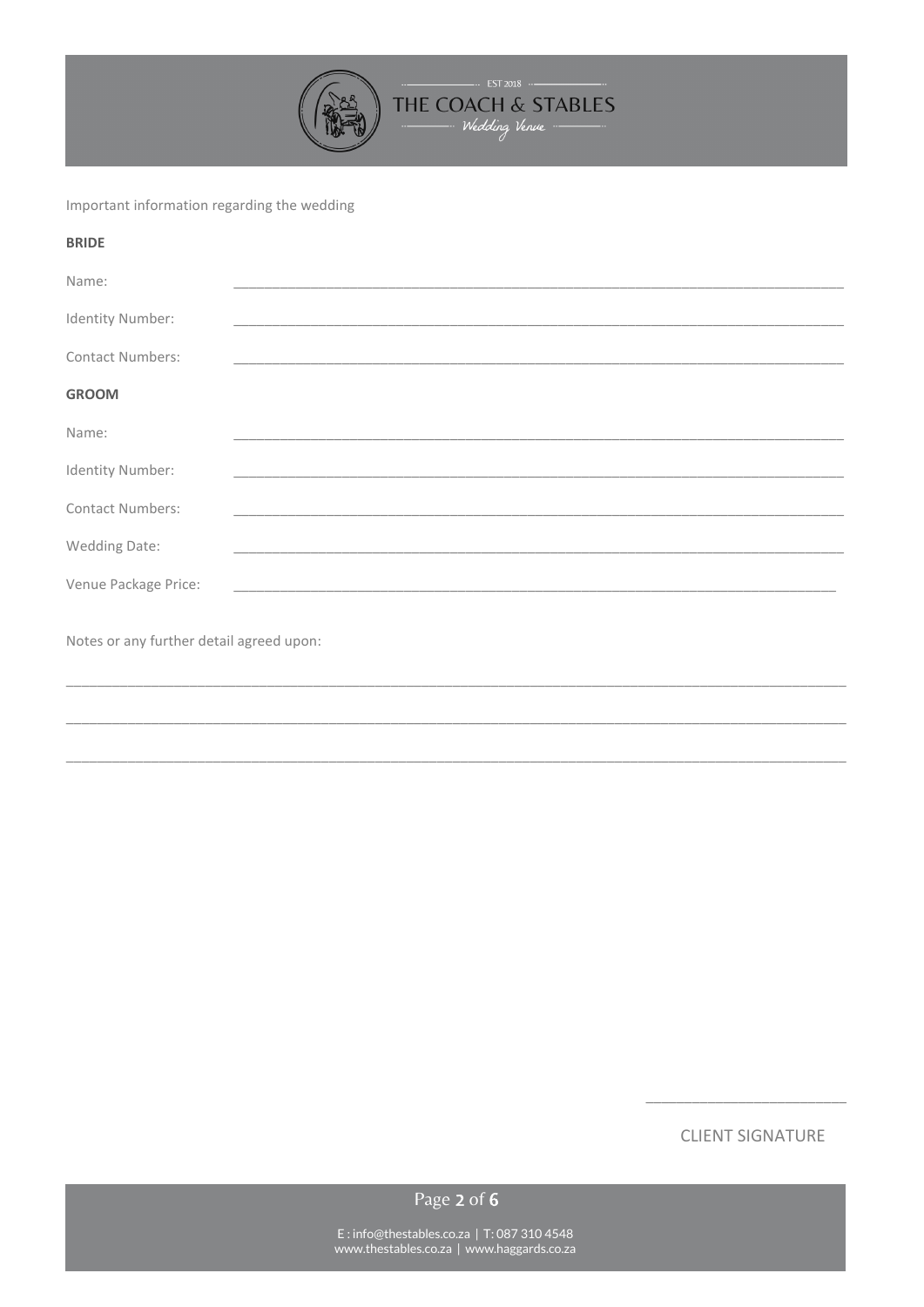

# A. INFORMATION SHEET

Please read and acknowledge the below mentioned information as it forms part of the agreement between "The Stables" and the "Client".

#### 1. VENUE HIRE

50% of the Full Venue Hire, Inclusive the Retainer Deposit, is payable together with your signed contract to secure your date. No date will be booked on a provisional basis. The Balance is payable no less than 4 weeks prior to the wedding.

#### 2. ACCOMMODATION

- 2.1 The Honeymoon and Executive Suites AND 5 Double Luxury Rooms are included in the Wedding Package. This does not apply to the King- and Family Suites or any discount / running promotions, otherwise stipulated. The Honeymoon and Executive Suites are available only to the Bride and her Bridesmaids on Friday night – Max 4 in Total. The Saturday night is exclusive for the Bride and Groom only. Any additional guests without our knowledge will result in additional charges and the forfeit of your Refundable Deposit.
- 2.2 To ensure legal compliance with the South African Immigration Act of 2004 it is necessary for group rooming lists to include the following information for individual guests, who are non-South African residents. Surname / First Name / Passport No. / Residential Status / Residential Address / Home Telephone Number / Mobile Telephone Number / Office Telephone Number / E-mail Address.
- 2.3 Rates quoted are per room per night including Breakfast except Online Reservations done via a Third Party..
- 2.4 Check-in is strictly 13h00 for all guests and Check-Out 10h30. NO EXCEPTIONS. 30% of the Room / Suite / Coachouse Rate is payable in advance for Early Check-In from 12h00 and Late Check-Out until 12h00. No exceptions. The Full Rate is applicable otherwise.
- 2.5 No Children are allowed to sleep or to be left unattended in the Honeymoon and Executive Suites.. Parents staying at the Lodge with children under 12 years of age will be held liable for any damages caused ie. Bed wetting, breakages etc.
- 2.6 Full Payment is required for any booking at the Lodge. Any extras are payable on departure at the Lodge Reception.

#### 3. CATERING

3.1 Catering at The Stables is outsourced and is solely the responsibility of the Client to arrange all catering and equipment for the wedding.

#### 4. BAR SERVICES

- 4.1 Full Cash Bar Service. R3 000 Additional should *you wish to Run the Bar and supply your OWN Alcohol, Glasses and Ice*.
- 4.2 Bar Prices are subject to change without prior notice.
- 4.3 Last Round will be Called 30 minutes prior to Curfew Times. This dependant on current Government and Lockdown Restrictions. Otherwise 23h30 during normal operating hours.
- 4.4 Should you opt for the full Cash Bar Service, please note that no alcohol or other beverages may be brought onto the property,
- into the accommodation, Honesty Bar, Honesty Bar or Venue by the Groom / Bride or his/her guests for consumption on the premises. 4.5 If any Guest/s are caught bringing their own alcohol / beverages onto the premises, it will result in the Bride and Groom forfeiting their Retainer Deposit in full.
- 4.6 Any outstanding/unpaid accounts at the Lodge or Venue after departure will be automatically transferred to the bride and grooms account. Should the outstanding amount be recouped, the bride and groom will be refunded, however it is their responsibility to make sure that All Guests settle their accounts in full on departure.

CLIENT SIGNATURE

\_\_\_\_\_\_\_\_\_\_\_\_\_\_\_\_\_\_\_\_\_\_\_\_\_\_\_\_

Page 3 of 6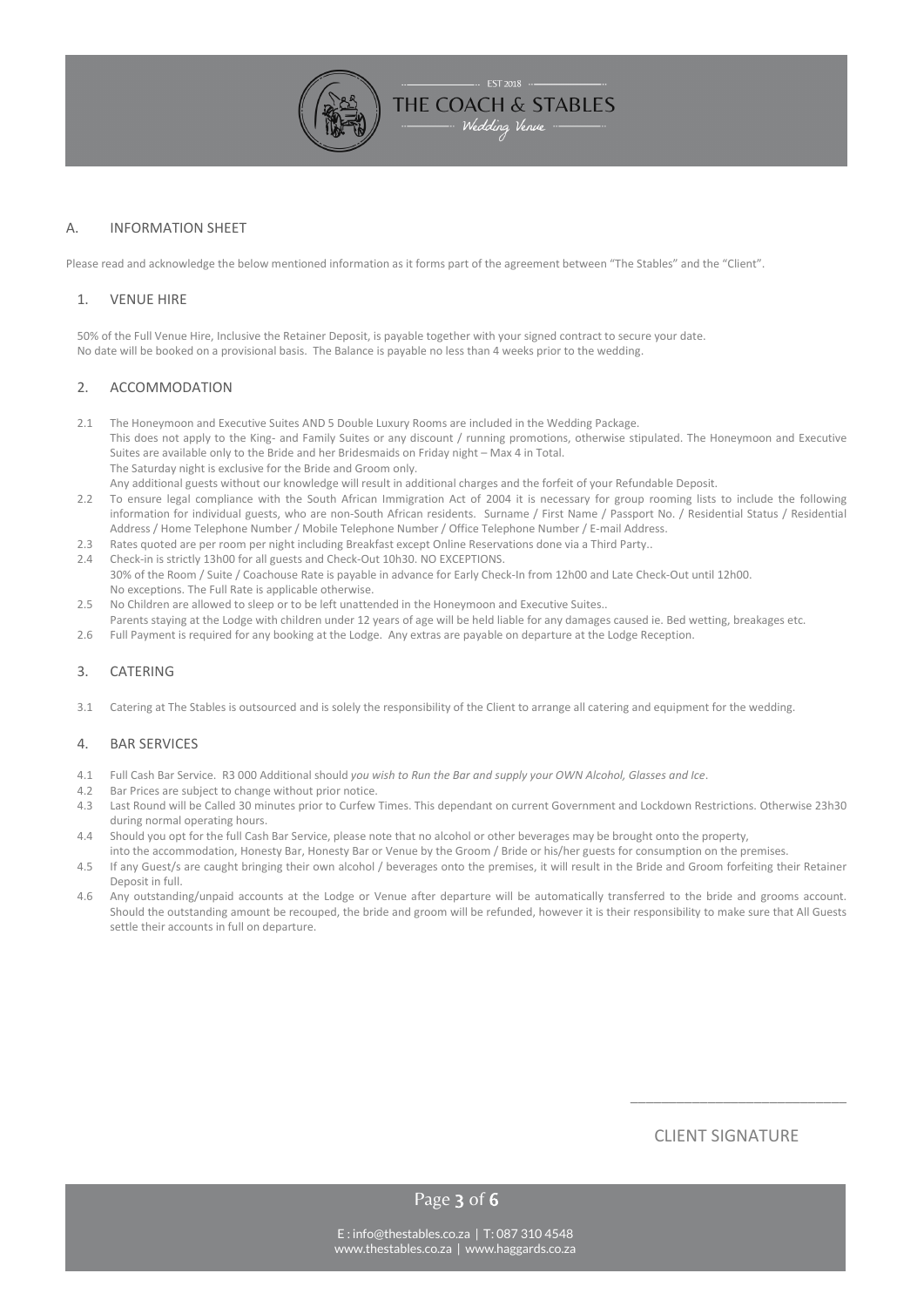#### 5. SET UP AND CUT OFF TIMES

5.1 Set up times for the Venue is strictly from Friday 07.30am to 16.30pm and (Saturday) from 08.00am on the day of the wedding. Anyone making alternative arrangements must ensure that these are documented on Page 2 of 6 under "Notes or any further detail agreed upon". Only if the Full Wedding Package was chosen will the Venue be available for both days.

- Wedding Venue -----

- 5.2 The Stables does not have a flower storage area and can thus not be held liable for any damages of any nature should the delivery arrive a day before the wedding.
- 5.3 Penalties apply for not adhering to the Curfew Times and the Bride and Groom stands to forfeit their Retainer Deposit and/or additional charges.
- 5.4 The Stables Reserves the Right to show the Venue to potential customers during / after the set-up time of such Wedding / Function.

## 6. MUSIC AND SOUND LEVELS

6.1 The Stables reserves the right to reduce the volume of the music. Last song to be played 15 minutes before Curfew Time.

#### 7. FURNITURE, EQUIPMENT AND FIXTURES

- 7.1 The provision of The Stables' standard furniture and equipment is at no extra charge.
- Included in the hire is the Standard Tables and chairs for the Venue and Chapel. (Detail hereof can be e-mailed on request)
- 7.2 Any additional items should be supplied or hired by the client at the client's cost, i.e. different shaped tables, chairs, linen, crockery, cutlery etc.
- 7.3 No fireworks will be allowed on The Coach & Stables' property at any time and no exceptions will be made.
- 7.4 No live animals will be allowed on The Coach & Stables' property at any time, unless arranged with management prior to the function.
- 7.5 Candles may not be placed directly on the tables or any surfaces. Any candle wax on the tables or any other surfaces will be charged an additional cleaning or damages fee.
- 7.6 The Stables reserves the right to remove the candles if necessary. Candle holders should be wide enough to ensure no wax damage to any surfaces.
- 7.7 No permanent alterations are allowed, including nails or hooks in the walls, roof, roof trusses or frames. Any damage to The Stables' property including the floor (laminated / removable stickers etc.) beyond reasonable wear and tear will be charged accordingly.
- 7.8 Legislation prohibits smoking in public areas. Rooms and all Function/Wedding Venue are non-smoking. Guests are required by Law to smoke in designated smoking areas. No concessions will be made.

#### 8. RISK/LOSS/DAMAGES

- 8.1 A Retainer Deposit is required and refundable 14 days after the Wedding once all damages and lost items are subtracted. This amount may vary from time to time but set at a minimum of R7 000.
- 8.2 No paper confetti, streamers, feathers, rice or any non-biodegradable items are allowed at The Stables. You are welcome to use flower petals, bird seed, popcorn or any biodegradable items.
- 8.3 While The Stables does feature emergency water tanks, we shall not be held liable for interruptions of services (water, electricity, sanitary services).
- 8.4 Whilst every precaution will be taken to ensure the safeguarding of your belongings, The Stables will not be held liable for loss or damage to any property whatsoever (décor props, wedding gifts, valuables, etc.). We recommend that all personal and valuable property be removed directly after the wedding.
- 8.5 Décor and props must be removed by 11.00am on the day following the wedding. Any items not removed will be left in the Venue. These items can then only be collected after arrangements have been made for collection as we won't open the Venue after hours. The Stables does not accept any liability for the loss or damage to any of these items during this period.

# CLIENT SIGNATURE

\_\_\_\_\_\_\_\_\_\_\_\_\_\_\_\_\_\_\_\_\_\_\_\_\_\_\_\_

Page 4 of 6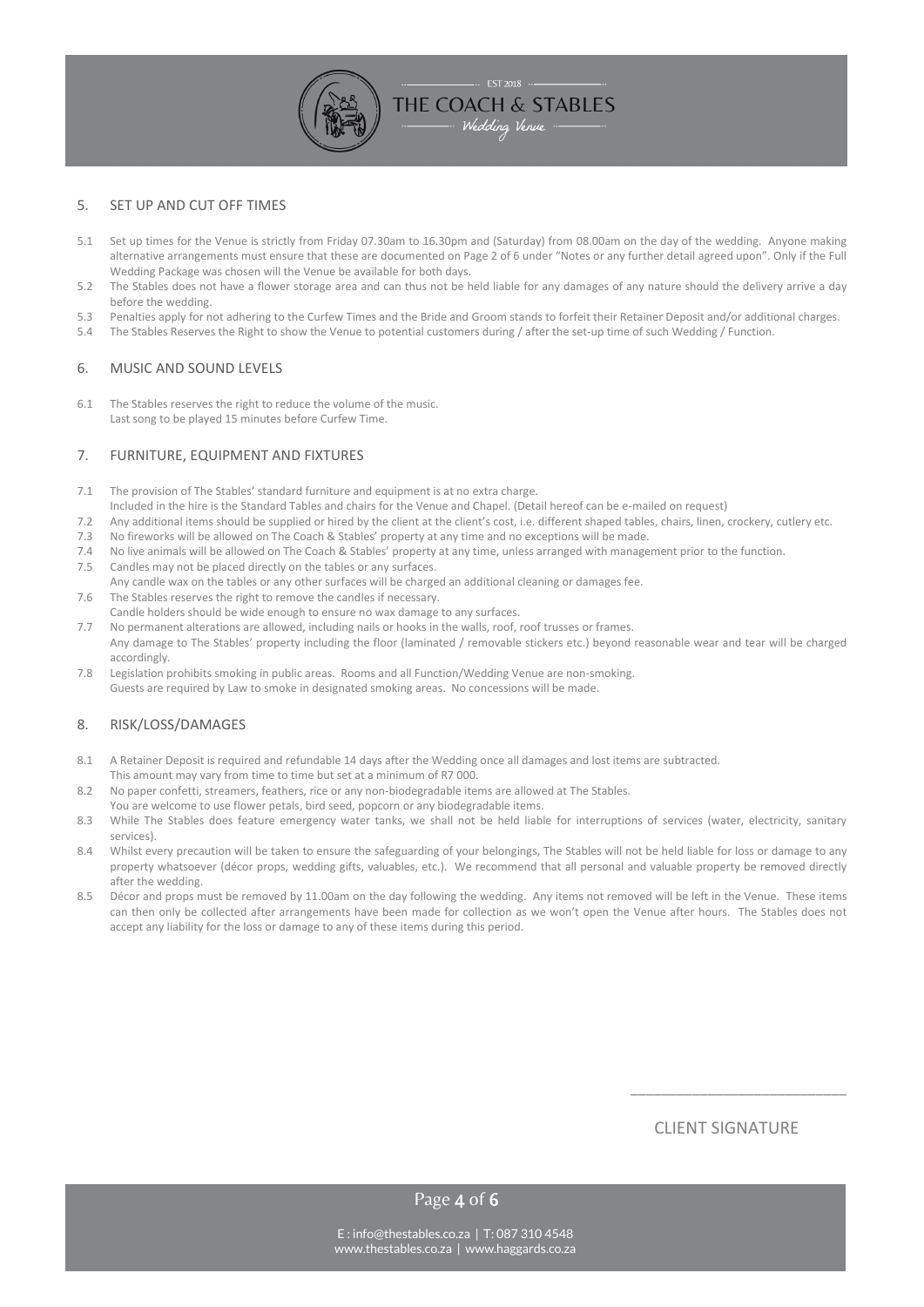

- 8.6 The Client shall be held responsible and billed accordingly for any damage/s which may occur by the Supplier/s during the set-up or break down operations of the Wedding / Function.
- 8.7 The customer shall not be entitled to: Paint, affix or attach any matter to the walls or floors of the function room. Drive into the walls, floors, partitions, trusses, doors of the function room any screws, nails or the like.
- 8.8 The Stables, its employees or any person employed at any wedding or function will not be held liable for any loss or injury to persons, due to negligence or any other cause whatsoever.
- 8.9 The Stables reserves the right to refurbish and upgrade the venue from time to time.
- 8.10 The Stables, its employees and/or Agents will not be held liable for any loss of/or damage to guests' property while utilizing this facility, nor will The Stables, its Employees and/or Agents be held liable for any personal injury sustained, harm caused in whatever manner, or death caused due to personal injuries sustained, harm caused or whatever other cause resulting in death, whether the damage, injury, harm or death were occasioned by negligence, gross negligence, or otherwise on the part of The Stables, its employees and/or Agents. Minor children remain the responsibility of the parents/guardians and must at all times be accompanied by a responsible adult whilst using the Lodge/Pool area and Deck facilities.
- 8.11 The Stables reserves the right to cancel any booking forthwith and without liability on its part in the event of any damage to, or destruction of the venue by fire, shortage of labour, strikes, industrial unrest, or any other cause beyond the control of The Stables, which shall prevent it from performing its obligations. In these circumstances every effort will be made to find an alternative venue.
- 8.12 The client must confirm all changes and cancellations in writing.
- 8.13 The Stables is not responsible financially, legally or in any other way in the event that a function is cancelled through an act of God or through sabotage.

#### 9. RESCHEDULING OF A DATE

- 9.1 The postponement of a function is considered a cancellation. Please refer to cancellation policy.
- 9.2 The Client must confirm all changes and cancellations in writing.

#### 10. CANCELLATION POLICY

- 10.1 NO Refunds for ANY Cancellations. Any Cancellation due to COVID and/or Government Restrictions will result in the Client been able to move their date to any other Available date.
- 10.2 The Client must confirm all changes and cancellations in writing.

#### 11. MARKETING MATERIAL

The client hereby grants The Stables permission to use copies of the photographs and video(s) produced for your wedding under this service agreement including your image/s, likeness, for marketing and advertising purposes.

CLIENT SIGNATURE

\_\_\_\_\_\_\_\_\_\_\_\_\_\_\_\_\_\_\_\_\_\_\_\_\_\_\_\_

Page 5 of 6